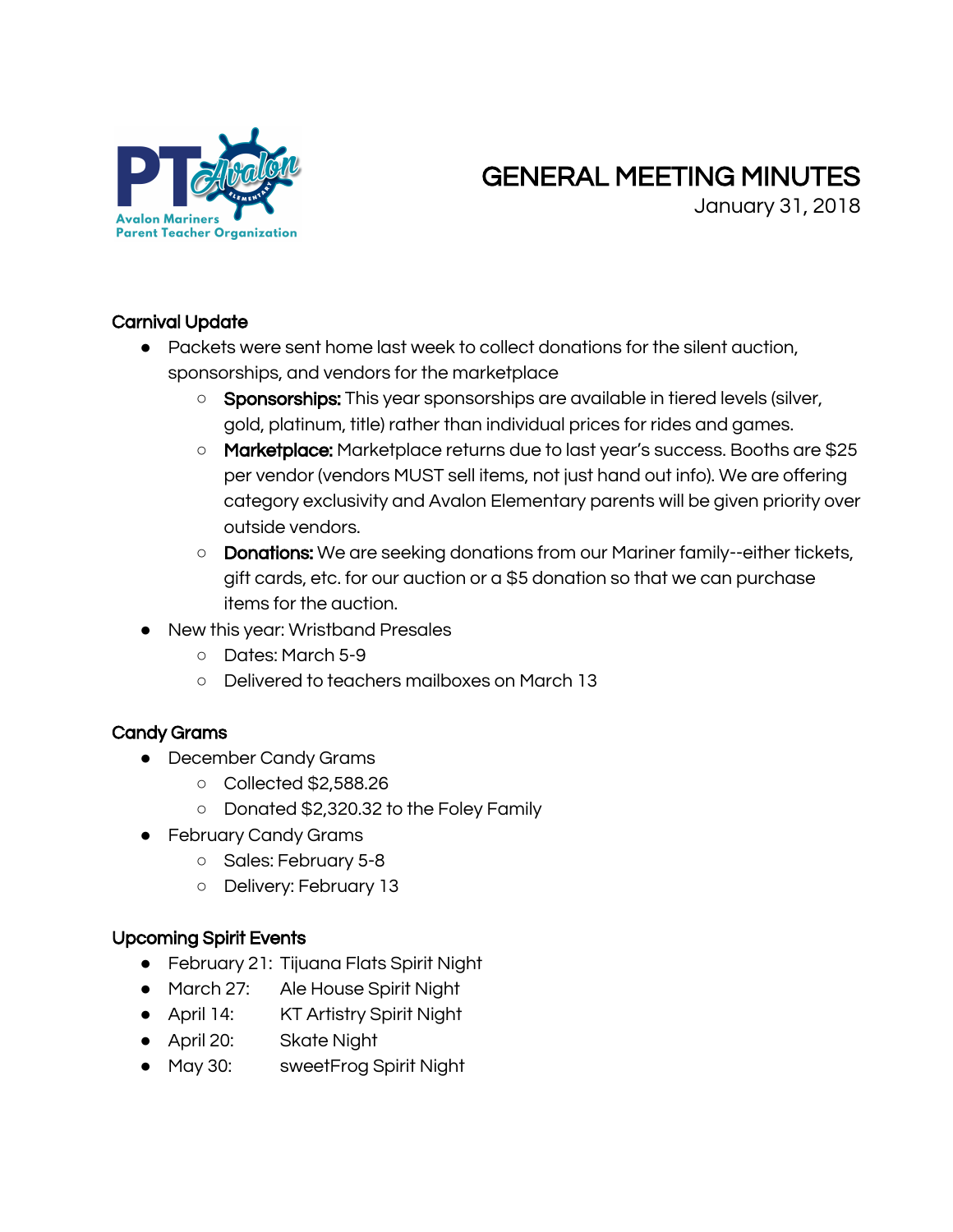#### Spirit Sticks

- Custom Avalon Elementary Spirit Sticks have been ordered. Every child will get one with a key ring.
- Additional Spirit Sticks will be available at the Carnival for purchase for \$1 each
- Mrs. Brown will sell Spirit Sticks one day per month
- Inventory will change often to keep kids excited

#### **Yearbook**

- Website to purchase yearbooks: [ybpay.lifetouch.com](http://ybpay.lifetouch.com/) code: 4440818
- Orders due by: March 15, 2018
	- Be sure to keep your receipt as proof of purchase, should there be an ordering issue. Lifetouch will need your receipt to resolve it.
- Pre-K/Kindergarten photo for 5<sup>th</sup> graders and Shout Outs for K-5 can be emailed to AvalonElementaryYearbook@gmail.com with the student's name in the subject line
	- Be sure to use this email and not the general PTO email address
- Shout Outs are Due by March 15
- Group photos from school events can be upload at [community.lifetouch.com](http://community.lifetouch.com/) code: **CHSYXX** 
	- Photos should have 3 or more students and should not include parents (teachers are acceptable)
	- Due to the Lifetouch system, photo file names need to be short to be accepted. You may need to shorten before submitting.

### SAC Update

Tamara Lauderdale from SAC gave an update:

- A giant map has arrived and will start being used by students next week. Volunteers will be needed.
- Science Night is February 15
	- Volunteers are needed to lead activity stations
	- PTO will email SAC's Sign Up Genius to our members and post on the PTO Facebook page to encourage sign ups
- SAC meetings are held the second Tuesday of the month at 7:30 a.m. in the Media **Center**

The next PTO General Meeting will be Wednesday, April 25 at 6:30 p.m. in the Media Center. Board member elections will take place at that meeting.